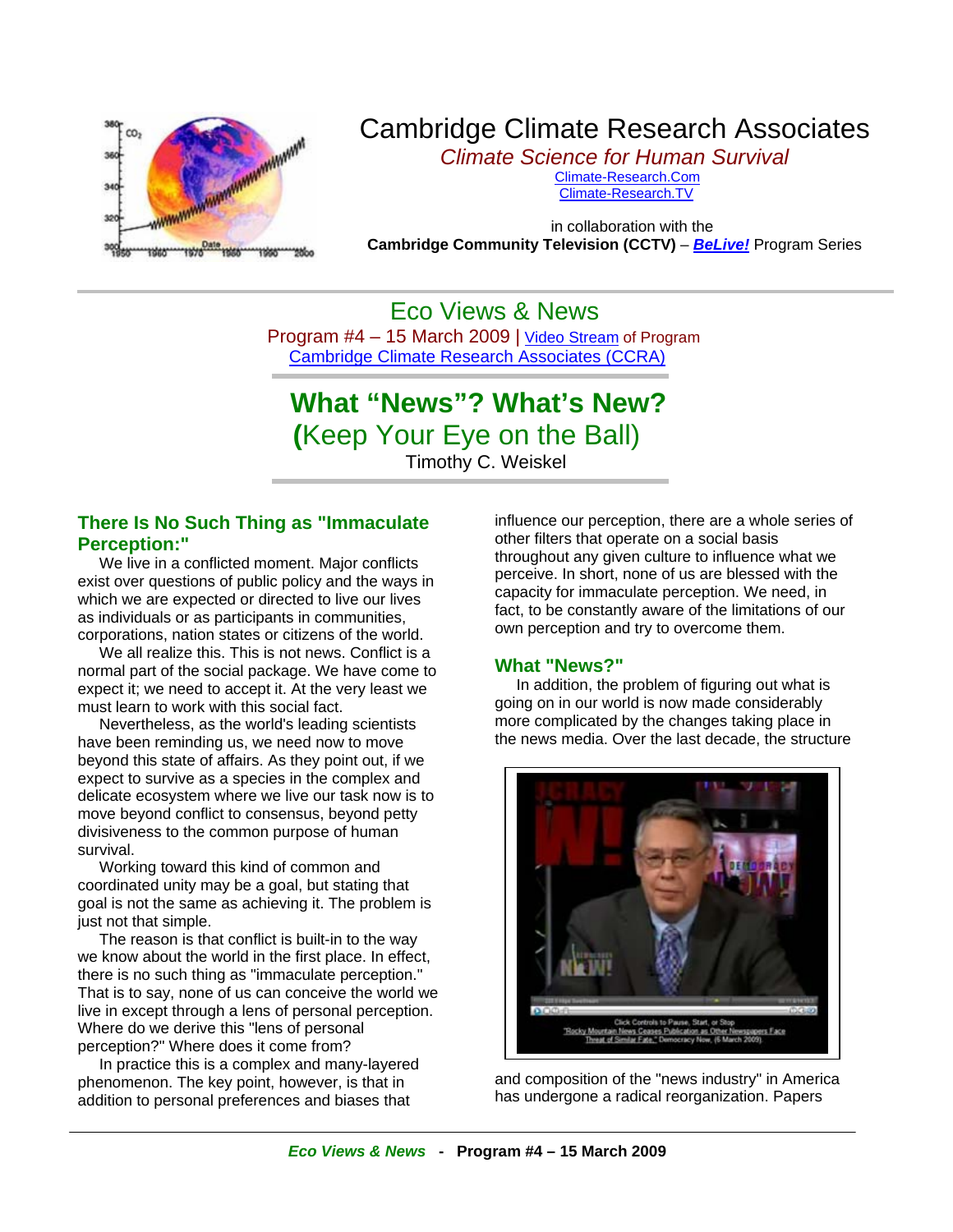have been going out of business, large entertainment conglomerates have bought up news outlets and the Internet has radically changed the capacities for mass communication. In this regard, we need to ask ourselves, even if we struggle to keep informed, "What 'news' is now left to view, absorb, or consider?" Who owns the entertainment outlets and media vehicles that convey the so called "news?" Is the public being well served by an

j



entertainment driven media that seems more interested in selling the news than it telling it? These are the kinds of questions that are regularly reported upon in Democracy Now and National Public Radio programs from time to time (see for, example, ["Rocky Mountain News Ceases Publication as](http://www.climate-talks.net/2008-ENVRE130/Video/20090306-DN-Newspapers.htm)  [Other Newspapers Face Threat of Similar Fate,"](http://www.climate-talks.net/2008-ENVRE130/Video/20090306-DN-Newspapers.htm) Democracy Now, (6 March 2009) and ["Local News,](http://www.onpointradio.org/shows/2009/03/local-news-without-paper/)  [Without Paper,"](http://www.onpointradio.org/shows/2009/03/local-news-without-paper/) NPR - WBUR - On Point, (19 March 2009 11:00 AM EST).

 In a time of radical reorganization and general constraint in all existing news media the problem of receiving adequate environmental reporting has become quite acute. What is "adequate?" Well determining this is part of the problem. If the news



media becomes entirely driven by consumer demand for its "product" then the problem is that so called "bad news" about the environment may never be reported simply because there is relatively little

market for it. There is a considerable danger in this respect of the public hearing only what it wants to hear and not necessarily what it should be hearing to function effectively -- not just as consumers but as responsible citizens of the nation-state and the larger world. One media watch-dog program called "On the Media" has examined how the pressures of commercial news production have systematically distorted the kinds of media coverage in what they call "the environmental beat" (see: "The Cost of Being Green," NPR - On The Media, 13 February 2009).

 The report mentions that in an apparent costcutting move CNN radically reduced its regular environmental coverage team just at the time when the need for more extensive and in-depth coverage is becoming more and more apparent on subtle science and policy issues like global climage change. Interviewing Eric Pooley, the report discusses the way in which the United states press has covered the different economic aspects of climate change policy (see: Eric Pooley, ["How Much](http://www.hks.harvard.edu/presspol/publications/papers/discussion_papers/d49_pooley.pdf)  [Would You Pay to& Save the Planet? The American](http://www.hks.harvard.edu/presspol/publications/papers/discussion_papers/d49_pooley.pdf)  [Press and the Economics of Climate Change,"](http://www.hks.harvard.edu/presspol/publications/papers/discussion_papers/d49_pooley.pdf) Joan Shorenstein Center on the Press, Politics and Public Policy, Discussion Paper, D-49, January 2009).

 The question: "What news?" is, then, a crucial one. When it comes to considering environmental matters as we continue to witness a total transformation of the traditional forms of journalism, we need to ask ourselves about how the choices are being made to report on environmental matters.

 A dramatic illustration of the striking contrast between different news sources is provided by how the different news media recently covered the events surrounding PowerShift09 in Washington, D.C. in early March. CNN produced a report that interviewed two of the group's organizers (see: ["Power Shift '09 on CNN National,"](http://www.youtube.com/watch?v=etjx92rUONw) YouTube energyaction, 17 March 2009). Meanwhile the Fox News story on the same subject belittled the question of climate change as a "hoax" -- in much the same tone as Senator James Inhofe has over the years. One commentator referred to the demonstration that was held in Washington as a "stupid protest," and framed the issue of global warming as if there was a great deal of controversy surrounding the science climate change. He went on to suggest that the forthcoming conference of the [Heartland Institute](http://www.heartland.org/events/NewYork09/proceedings.html) to be held in New York city proved that there was serious scientific dispute about climate, while at the same time he seemed to be unaware of the thousands of scientists meeting in Copenhagen who were submitting evidence to the IPCC of accelerated climate change (see, ["Fox](http://www.youtube.com/watch?v=IxLtnC7l1tg)